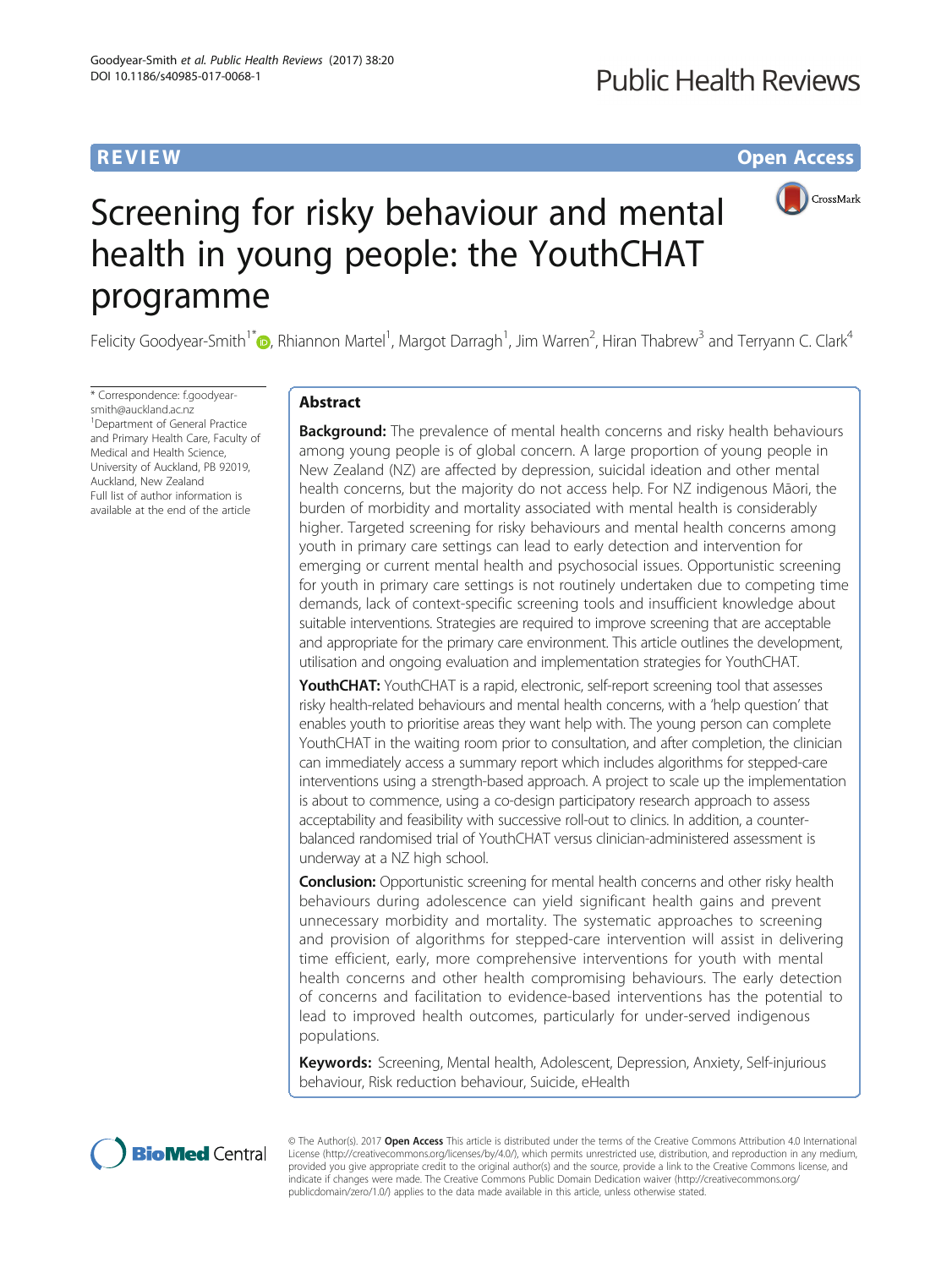# Background

# Mental health problems and risky behaviours are common in New Zealand's young people

Mental health concerns and health risk behaviours, such as tobacco, alcohol and other drug use, physical inactivity and sexual risk behaviours, are initiated and often consolidated during adolescence. Depressive and anxiety disorders and self-harm (including suicide) are three of the top five causes of loss of disability-adjusted life years in 15– 19 years old [[1\]](#page-9-0). A quarter of New Zealand's (NZ's) young people are affected by depression and anxiety, and over half engage in hazardous drinking by the age of 18 [[2](#page-9-0), [3\]](#page-9-0). Young people with long-term physical conditions are also at increased risk of mental health problems, particularly anxiety and depression [\[4](#page-9-0)–[6\]](#page-9-0). Suicide is the leading cause of death for NZ youth aged 15–24 years and second leading cause for those aged 10–14 years [[7](#page-9-0)]. For Māori, NZ's indigenous population, the burden of morbidity and mortality associated with mental health is considerably higher, with Māori males living in deprived areas having the highest rates of suicide [[8, 9](#page-9-0)] and disproportionately high rates of depressive symptoms [[8, 10\]](#page-9-0).

# Early detection and treatment of these problems is important for both individuals and society

Family and friends play a critical part in helping young people through difficult periods in their lives; however, the development of mental health issues are frequently only recognised when a crisis occurs [\[11](#page-9-0), [12](#page-9-0)]. Early identification of emerging mental health or psychosocial issues gives health professionals the opportunity to work with the young person to recognise and nurture their own positive qualities, assets and prosocial relationships. Evidence shows that developing problem-solving skills and fostering help-seeking behaviours can make young people more resilient during difficult times [[13\]](#page-9-0).

The World Health Organization recognises the need for appropriately targeted services to address the unique health and social needs of youth [\[1, 14](#page-9-0)]. Policy documents from numerous NZ organisations have underscored the importance of delivering more integrated youth services, with collaboration between social, health, education and other sectors to address the challenges, and intervening earlier when problems emerge, and advocate for reduction in inequity among Māori and other vulnerable youth [\[11](#page-9-0), [15](#page-9-0)–[21\]](#page-9-0).

Despite the availability of effective treatments, 75% of NZ's adolescent population do not access help from primary care to address these concerns [\[2](#page-9-0), [22](#page-9-0)]. Early detection and intervention is paramount for youth who have developed, or who are at risk of developing, mental health conditions; however, this cannot occur unless those who are experiencing these issues are identified and offered help [[23](#page-9-0)–[26](#page-9-0)]. Assessment and early intervention for youth mental health and psychosocial issues in primary care must use user-friendly screening tools that can be adapted to be usable and sustainable in different clinical contexts [[27, 28\]](#page-9-0).

The most common access to primary health care for NZ youth is through general practice [[23](#page-9-0), [29](#page-9-0)]. For Māori and others living in areas of high deprivation, health care delivered through school-based and youth-specific health clinics can improve access significantly [[30](#page-9-0)–[33\]](#page-10-0). Youth with mental health issues are often seen in primary health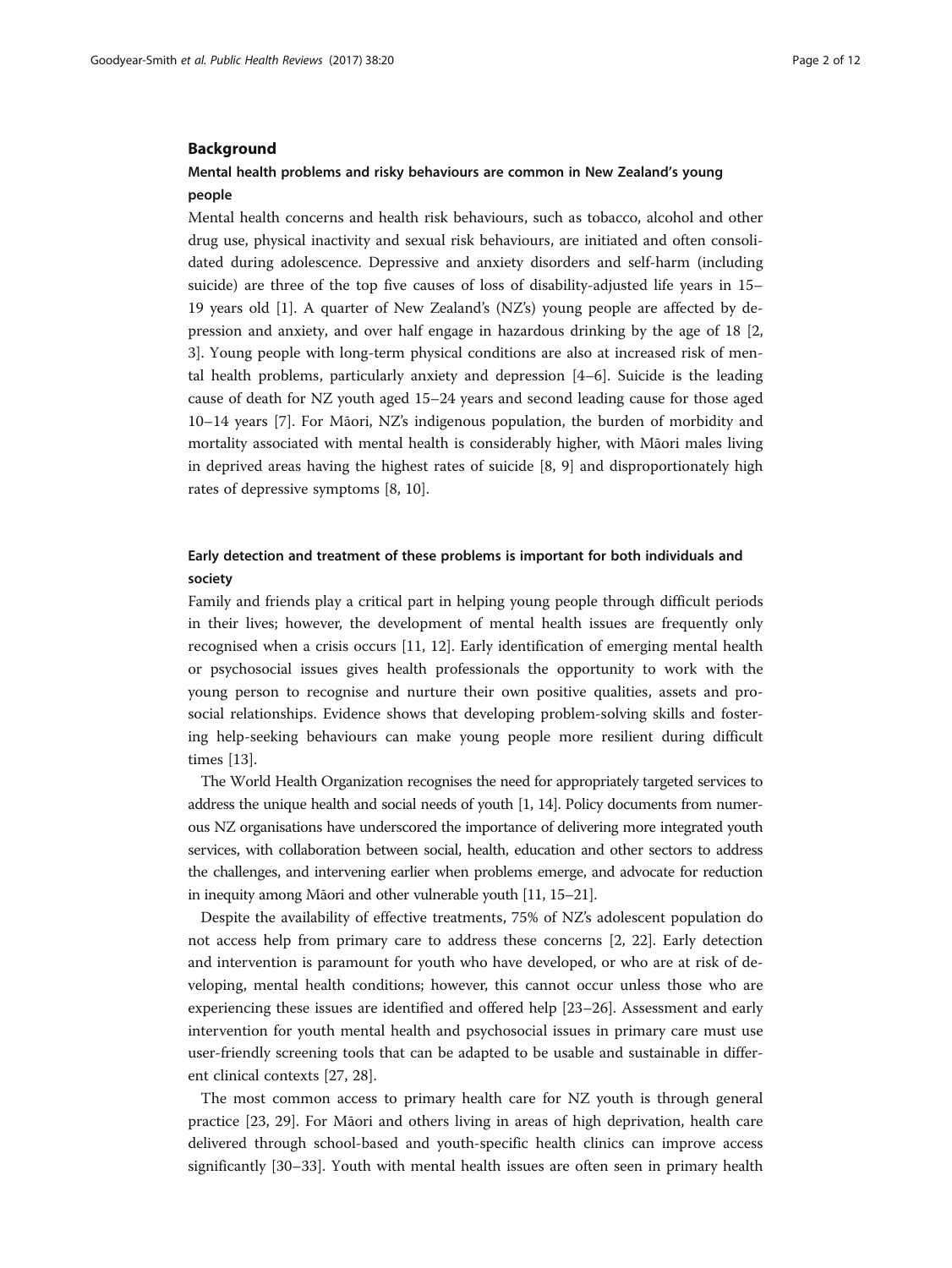care in terms of problem or risk needing management [\[34, 35](#page-10-0)]; however, they do have strengths and abilities enabling them to be involved in the development of their plan of care [[34](#page-10-0), [35](#page-10-0)], which suggests that preventative screening and the provision of selfmanagement tools may be a beneficial approach. Young people can be helped to develop healthy coping strategies through nurturing their resilience, developed from positive characteristics in their lives such as family and peer support, connectedness to their community and culture, and involvement in groups where they feel accepted and valued [\[36](#page-10-0)–[38\]](#page-10-0). A strength-based approach helps young people to develop support systems and coping strategies to facilitate better lifestyle choices and promote positive adaptation when faced with future challenges [\[36](#page-10-0), [39](#page-10-0), [40](#page-10-0)].

Depressive disorders place a high financial strain on NZ's economy and are the major contributing factor in youth suicide and youth mental health issues. Risk-taking behaviours developed during adolescence contribute to long-term poor health and socioeconomic problems [[25,](#page-9-0) [34, 41\]](#page-10-0). Untreated mental health and behavioural issues can have personal costs on youth, their families and local communities; there are also enormous societal costs associated with the flow on effects of untreated disorders [[42, 43](#page-10-0)]. A NZ longitudinal study that followed children with mental illness and their siblings without mental illness for a period of 40 years found that as adults, those with mental illness had more time off work for sick leave, earned 20% less, and had fewer assets [[44\]](#page-10-0). They were also 11% less likely to be married. The research suggests that there is a lifetime cost of NZ\$300,000 of family income and a total lifetime economic cost for all affected of 2.1 trillion dollars (based on the assumption that one in 20 adults experiences mental health problems in childhood). NZ research has found that psychiatric disorder among young adults is associated with lower income and living standards and reduced workforce participation [\[45\]](#page-10-0).

# Screening may aid early detection of mental health problems and risky behaviour in young people

Health professionals in general practice, school and youth clinics are well placed to undertake opportunistic screening of young people for mental health and psychosocial issues and to provide early intervention. Despite the burden of mental health morbidity in the community, there is evidence that health professionals in general practice do not opportunistically discuss emotional or behavioural issues with youth [[46](#page-10-0), [47](#page-10-0)], unless the issues are serious or actively raised by the young person [[48\]](#page-10-0). Health professionals in general practice give reasons for this lack of engagement as being shortage of time, experience and skills in youth mental health, and inadequate knowledge of suitable interventions once such concerns have been identified [[2,](#page-9-0) [49\]](#page-10-0).

Young people attending *primary care* commonly have more than one psychosocial or mental health issue that needs attention [[27](#page-9-0), [34](#page-10-0), [50, 51\]](#page-10-0). Identifying such issues relies on a thorough psychosocial assessment by the clinician, during which the young person must disclose personal information to someone whom they may only have recently met [[24\]](#page-9-0). While there are several screening tools available [[27](#page-9-0)], they can be time-consuming and may not all be suitable for different settings [[33](#page-10-0), [52](#page-10-0)].

The HEEADSSS assessment (Home, Education, Eating, Activities, Drugs and Alcohol, Sexuality, Suicide/Depression, Safety) is a clinician-administered interview-based assessment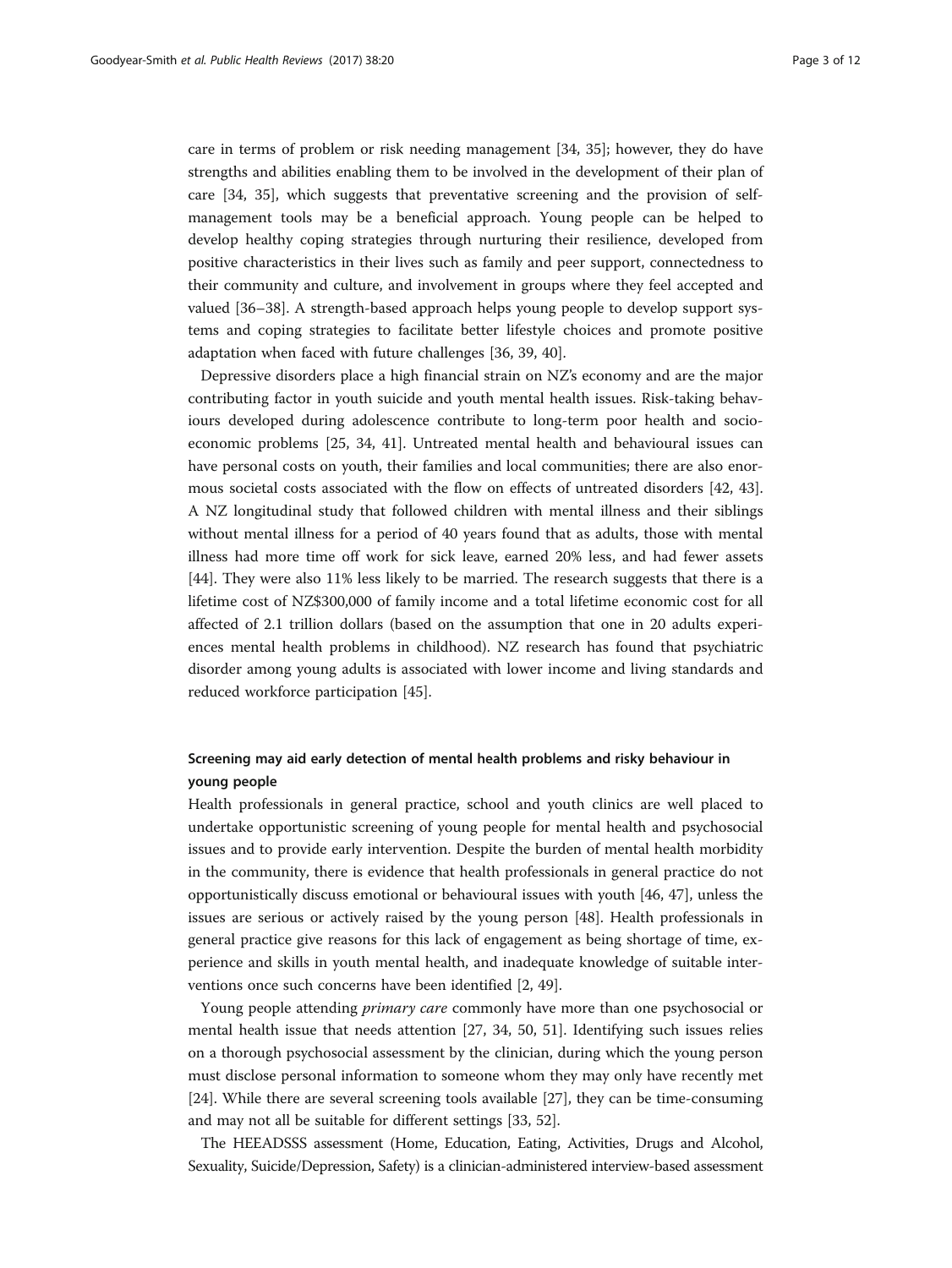of youth that can help identify mental health and substance use problems [\[53\]](#page-10-0). Currently, all NZ year 9 (13–14 years old) students in low decile (areas of high social deprivation) schools are expected to be assessed for well-being via HEEADSSS. While HEEADSSS offers a straightforward, holistic and gradual approach to assessing young people across many domains [[53](#page-10-0)], it is a face-to-face assessment, not a screening tool. Its drawbacks include its lack of validation, cost of resourcing, lack of integration with young person's primary care provider and time required for administration, which can be in excess of 40 min and may take up to 2 h [\[52](#page-10-0)].

Screening and case-finding are terms sometimes used synonymously [[54](#page-10-0)], both involving the early detection of a condition. However, screening and case-finding may differ with respect to their setting and the expectations of their populations [[55](#page-10-0)]. Screening generally refers to testing an asymptomatic population for the presence of a condition which if identified can lead to early intervention reducing subsequent morbidity or mortality. Case-finding involves seeking early detection of a condition when a patient attends for an unrelated concurrent disorder, and may or may not be symptomatic. For a specific condition, testing will depend on a number of criteria including the age and gender of the patient and the presence of any risk factors which might increase their likelihood of being a positive case (increase the pre-test probability).

For screening to be justified, the WHO and the Journal of the American Medical Association evidence-based medicine working group require that it is an important health problem, with a suitable acceptable test and a clear diagnosis, that the benefits outweigh any harms and that early intervention is effective and cost-effective [\[56, 57\]](#page-10-0). The US Preventive Services Task Force similarly directs that there must be an accurate test for the condition and scientific evidence that screening can prevent adverse outcomes.

In general, there is good evidence for targeted screening in primary care settings for risk behaviours such as tobacco use [[58\]](#page-10-0), alcohol [\[59\]](#page-10-0) and illicit drug use [\[60\]](#page-10-0), problem gambling [[61](#page-10-0)] and physical inactivity [\[62\]](#page-10-0), and mental health issues including depression [[63](#page-10-0)] and anxiety [\[64\]](#page-10-0), given appropriate intervention is then available. Young people are more vulnerable to developing risk behaviours and mental health issues which can be carried on into adulthood. For health outcomes to be improved, early detection of emerging or current issues and appropriate intervention is paramount [\[2](#page-9-0), [24](#page-9-0)–[26](#page-9-0)], and thus targeted screening for risk behaviours and mental health issues among youth attending primary care is justified.

While studies using accepted screening criteria may have been conducted on the effectiveness of screening, there still may not be consensus on whether or not to screen. Even meta-analyses with the same research question, such as the evidence for screening for depression, can result in opposing recommendations [[65\]](#page-10-0). Screening criteria act as guidelines, but different components may be given different weightings. Ultimately, the decision to systematically screen or case-find or not will be directed by value judgements and the importance placed on various aspects, including consideration of the specific population in question and availability of potential interventions. Thus, the implementation of a national mental health screening tool at a local level may not succeed if community and cultural priorities regarding health and well-being are not understood [\[66](#page-10-0)]. For implementation of interventions to be successful, there must be consultation and input from the local community, so that their health needs can be met [\[66](#page-10-0)–[68](#page-10-0)].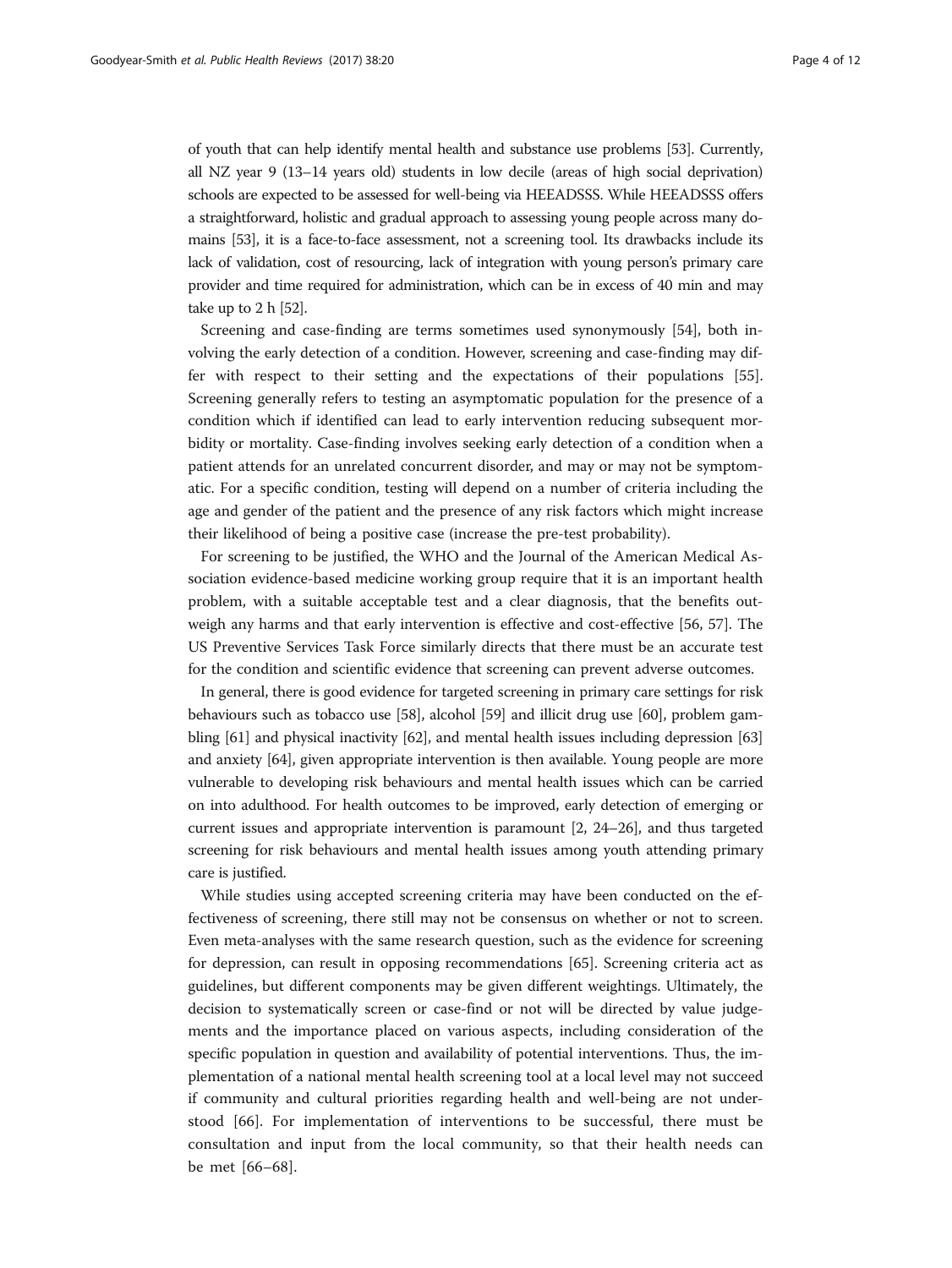# Electronic screening may have a role to play in detecting mental health problems and risky behaviour in young people

Electronic screening (e-screening) has been shown to provide consistent results, lead to more disclosure and reduce staff time [[69, 70\]](#page-11-0). There is emerging research that suggests youth prefer to complete self-assessment via electronic means [\[24](#page-9-0), [71](#page-11-0)–[73](#page-11-0)]. E-screening is associated with youth disclosing sensitive information without fear of being judged, structuring their thoughts and prioritising the issues for which they wanted help. Young people feel more in control and have more input into their ongoing care [[24](#page-9-0)], making it more likely that they will see any intervention as beneficial [\[35](#page-10-0)].

# YouthCHAT is a potentially useful screening instrument for identifying mental health problems and risky behaviour in young people

YouthCHAT is a youth-specific, self-administered, holistic risk behaviour and mental health e-screening and intervention planning programme that has been developed in NZ. The aim of this article is to discuss its rationale, development, progressive implementation and potential impact on youth health and well-being.

# YouthCHAT

# Description of YouthCHAT

YouthCHAT is a composite screener for psychosocial issues that was developed from an adult-oriented screening tool, the electronic Case-Finding and Help Assessment Tool (eCHAT) in NZ. eCHAT is a self-report rapid (5–15 min) tool screening for substance misuse, problem gambling, depression, anxiety, exposure to abuse, difficulty controlling anger and physical inactivity in primary care settings [[74](#page-11-0), [75\]](#page-11-0). A key feature is the help question, which enables patients to indicate areas where they would like help, gauge their readiness to change, and prioritise issues where they have problems in more than one domain [\[76](#page-11-0)–[78](#page-11-0)]. Initially developed, evaluated and validated as a paper tool [[79](#page-11-0)–[83](#page-11-0)], the electronic version enables branching logic. Positive responses for smoking, alcohol and other drug use lead directly to the WHO Alcohol, Smoking and Substance Involvement Screening Test (ASSIST) [\[84](#page-11-0)], for depression to the Patient Health Questionnaire - 9 (PHQ-9) [[85](#page-11-0)] and for anxiety to the GAD-7 [\[86](#page-11-0)]. With the electronic format, the results are able to be communicated immediately to a relevant care provider and include a summary of the assessments and help question responses as a preface to the detailed responses. There is also the potential for development of electronic decision support and stepped-care algorithms.

Young people self-administer YouthCHAT electronically prior to their consultation. Once completed, the health provider/clinician is immediately able to access a summary report indicating which modules screened positive, the severity (e.g. from depression PHQ-A score) and whether help is sought. Review of this summary facilitates a conversation between the young person and health provider (for example family physician or nurse) and the shared decision-making of an action plan. YouthCHAT provides a guide to effective evidence-based interventions using a stepped-care management model ranging from self-help (for example helpline numbers, handouts and web addresses for psychoeducation and e-therapies), to GP or primary care nurse brief interventions or provision of relevant medication (such as nicotine replacement), to referral to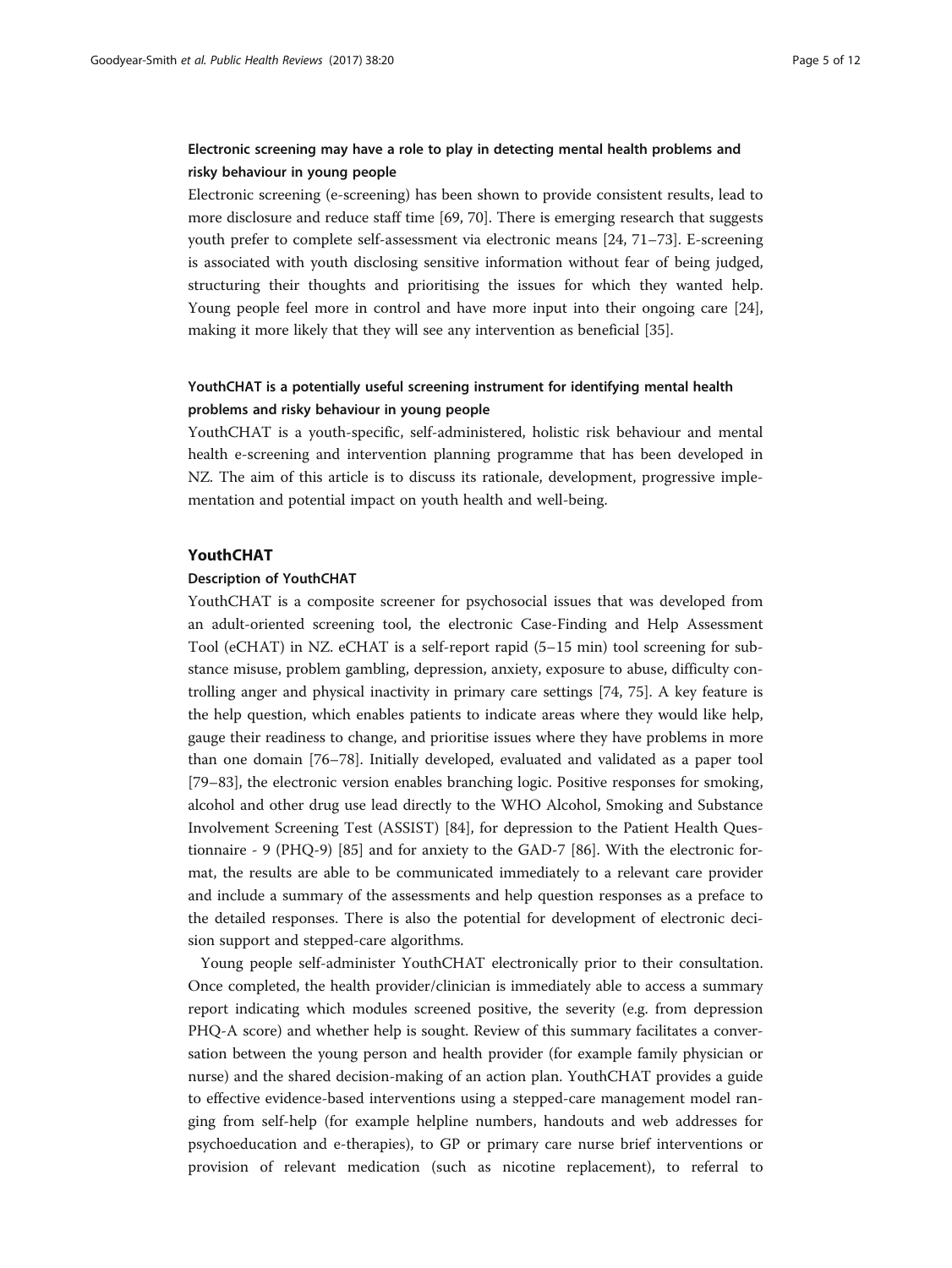community agencies, and services, and finally referral to secondary care (mental health and drug and alcohol services). This approach engages youth and empowers them to have input into their management plans, encourages them to develop strengths and interests and increases the chances of effective intervention.

# Development of YouthCHAT

The first version of YouthCHAT was developed in 2015. Additional modules relating to sexual health (concerns about sexual orientation/identity, risky sexual behaviours and unwanted sexual activity) were added to the existing nine modules (smoking, drinking and other drug use, gambling, depression, anxiety, exposure to abuse, anger control and physical inactivity). The ASSIST for drinking and recreational drug use was replaced by the youth-friendly Substances and Choices Scale (SACS), developed and validated in NZ [\[87](#page-11-0)] and the PHQ-9 with PHQ-A (modified for adolescents). It was also made available in both English and Māori languages. It was successfully implemented in rural clinic for rural youth, especially Māori, and favourably received by both young patients and clinic staff [[88](#page-11-0)].

In 2016, YouthCHAT was updated with stakeholder assistance from a low decile high school to match the modules of the face-to-face HEEADSSS assessment. This involved adding three modules on eating and conduct disorders and areas of stress in their lives.

Development of both eCHAT and YouthCHAT has involved stakeholder engagement including patients, clinical staff, community agencies and Māori in a number of different forums [[79](#page-11-0), [81](#page-11-0), [83](#page-11-0), [89](#page-11-0), [90](#page-11-0)].

# Current clinical utilisation and research of YouthCHAT

Implementation of YouthCHAT is soon to be underway for use in NZ settings with large Māori populations in nurse-led youth clinics, school-based clinics, and general practice. It is anticipated that a successful roll-out will be associated with improved health and social outcomes through early identification and intervention of mental health concerns, improvement in youth resilience and help-seeking behaviour and an acceptable and timesaving and cost-effective strategy for clinicians to screen for mental health concerns and ultimately improve equity for young Māori [\[23, 26](#page-9-0), [91\]](#page-11-0). A framework has been developed for scaling up the implementation of YouthCHAT e-screening into primary care environments across other primary healthcare settings.

The feasibility and acceptability of the programme is being researched using an implementation and co-design participatory research approach with a mixed method design [[92](#page-11-0)]. While randomised controlled trials provide evidence about the use of a specific intervention in a controlled setting with a very specific group of patients, this evidence may not be fully transferrable to complex interventions for use in actual clinical contexts [[93, 94\]](#page-11-0).

An implementation approach allows the research team to work with the young people and clinic staff to identify aspects that limit or encourage the use of Youth-CHAT in each specific clinical context [[95](#page-11-0)]. Strategies to overcome obstacles to its implementation across different settings can be developed and evaluated in order to develop a successful formula to scale up the use of YouthCHAT across a range of primary care contexts. And data from interviews and focus groups, rates of detection for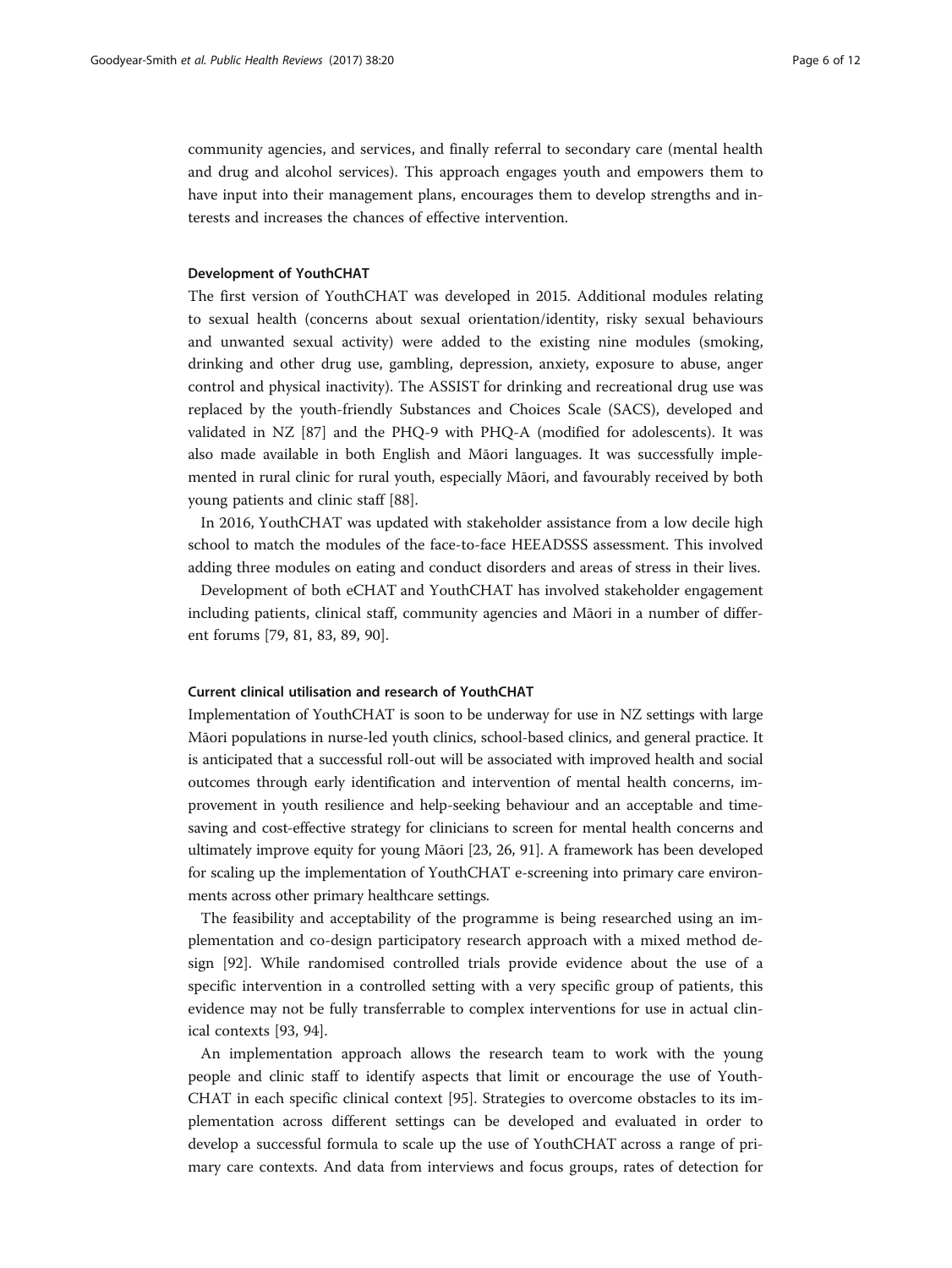each domain of YouthCHAT, health-seeking behaviour and provision of brief interventions or referrals to secondary care mental health services can be assessed before and after YouthCHAT implementation.

A co-design participatory research approach [[96](#page-11-0)] helps ensure that end-user feedback supports the development of a sustainable implementation of YouthCHAT. This process involves consultation and partnership between researchers, clinicians, young people, support staff, managers and policymakers in research planning and adaptation of the programme in response to feedback. The tailoring of YouthCHAT to each specific setting involves consultation with clinical staff and key community members and cultural leaders. Modifiable elements include specific screening modules, determining the screening processes and criteria for that clinic, and identifying local resources, agencies, cultural and community supports that might be included in the stepped-care intention package. Input from the community enables modification of the programme in response to relevant socioeconomic and contextual factors of the targeted region (see Fig. 1). Furthermore, their engagement with, and shared ownership of, the programme optimises the chance of successful implementation.

YouthCHAT has the potential to overcome barriers associated with opportunistic mental health screening of youth, including HEEADSSS assessment, while providing a similar holistic assessment of mental health and lifestyle issues. A counter-balanced randomised trial of YouthCHAT versus HEEADSSS is currently underway at a NZ high school [\[97\]](#page-11-0).

YouthCHAT is also the screening tool being used in a NZ National Science Challenge project 'Health Advances through Behavioural Intervention Technologies' (HABITS) which is developing Internet and app-based psychological interventions to be used by young people, either independently or in association with their youth health worker [[98\]](#page-11-0). The project hopes to increase detection of problems among young people and promote new ways for them to access evidence-based interventions for common mental health concerns. By increasing access to therapy available 'anywhere and anytime', HABITS aims to improve mental health in the short-term and demonstrate improved long-term outcomes with better school retention and employment and reduced substance abuse, antisocial behaviour and mental health problems.

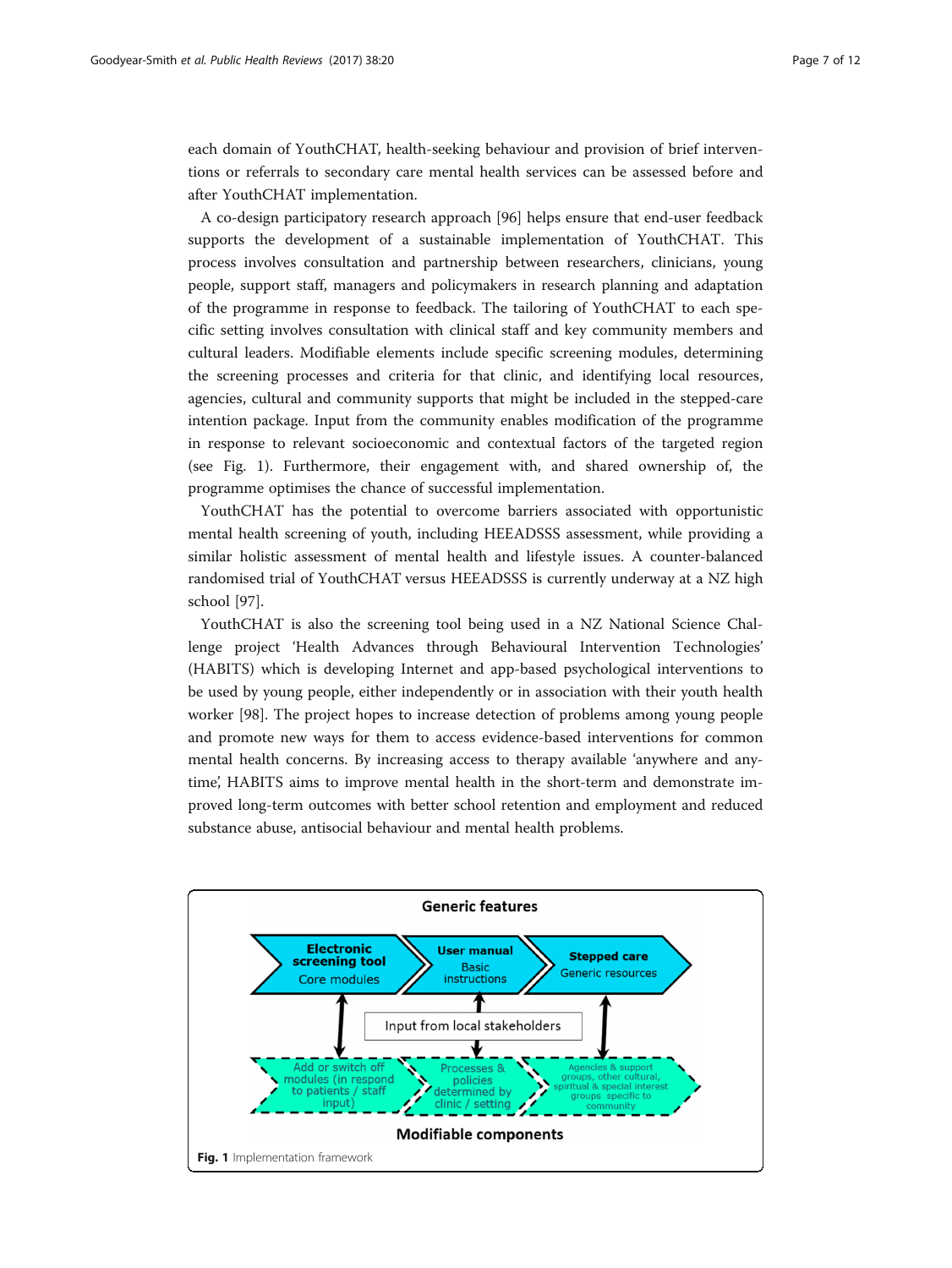# Potential impact of YouthCHAT

Early detection of mental health issues and risky health behaviours in young people may lead to many downstream social as well as financial benefits, including improved physical health, reduction in school dropout, increased employment, less suicides, more successful relationships including marriage, and a reduction in crime rates.

The average cost of keeping a New Zealander in prison for 12 months in 2011 was \$91,000 or \$250 per day [\[99\]](#page-11-0). Many incarcerated individuals have substance abuse issues and face problems such as anger management, gambling, mental health problems and more. The longer these problems are left untreated, the more entrenched and harder to treat they become. By focusing on identification and early intervention of high-risk youth, it is possible that YouthCHAT can mitigate these mental health and behaviour issues that are so often the basis for offending and incarceration. The cost ramifications of this can be significant. For example, by helping just one youth avoid a 5-year prison sentence by overcoming mental health and behaviour issues that lead to incarceration, YouthCHAT could save NZ \$455,000.

A national generic framework for mental health services can provide a base from which context-specific processes and policies can be developed [[68](#page-10-0)]. Sharing components of youth mental health in primary care common to all areas can save time and money at the local level. Considerations such as costs and benefits, workforce development and reaching vulnerable groups may help inform creation of services. A national framework can also help develop consistent standards of care based on best practice and measuring of outcomes.

However, the implementation of national mental health strategies at the local level may not succeed if community and cultural priorities regarding health and well-being are not understood [\[66](#page-10-0)]. For implementation of interventions to succeed, there must be consultation and input from the local community, so that their health needs can be met [[66](#page-10-0)–[68](#page-10-0)].

With sufficient coverage, YouthCHAT data could also be used for monitoring the prevalence of mental health concerns among youth within a population—this would help to prioritise services and workforce development in areas of high need. Collated YouthCHAT data can provide information on identification of mental health and addiction issues in youth, and inform provision of appropriate stepped-care interventions, from self-management to practice-delivered brief interventions and medications, community-level services and secondary care services. Collated anonymised data can be provided at various levels from individual practices to practice networks and regional health services. This can assist in appropriate provision of mental health and addiction services to align service provision with population need, and improve services through benchmarking. A data analytics portal has been designed and prototyped to support a range of users including practice managers, clinical directors and health policy analysts based on initial YouthCHAT field trial data [\[100\]](#page-11-0).

# Conclusions

Opportunistic screening for mental health concerns and other risky health behaviours during adolescence can yield significant health gains and prevent unnecessary morbidity and mortality, including self-harm and suicide. The systematic approaches to screening and provision of algorithms for stepped-care intervention will assist in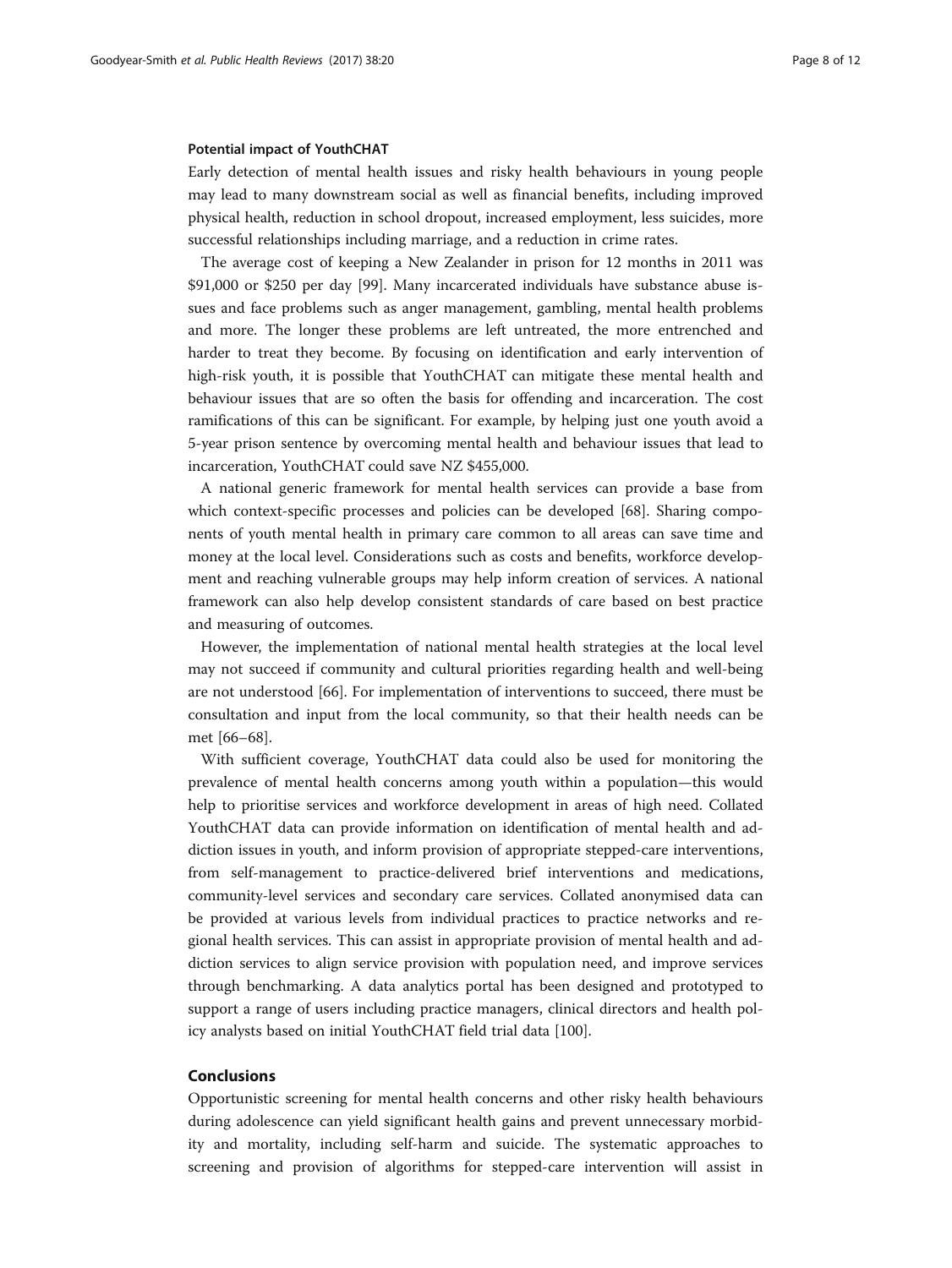delivering time efficient, early, more comprehensive interventions for youth with mental health concerns and other health compromising behaviours. The early detection of concerns and facilitation to evidence-based interventions has the potential to lead to improved health outcomes, particularly for under-served indigenous populations.

### Abbreviations

ASSIST: Alcohol, Smoking and Substance Involvement Screening Test; eCHAT: Electronic Case-finding and Help Assessment Tool; GAD-7: General Anxiety Disorder - 7; HABITS: Health Advances through Behavioural Intervention Technologies; HEEADSSS: Home, Education, Eating, Activities, Drugs and Alcohol, Sexuality, Suicide/Depression, Safety; NZ: New Zealand; PHQ-9: Patient Health Questionnaire - 9; PHQ-A: PHQ-9 modified for Adolescents; SACS: Substances and Choices Scale; WHO: World Health Organization

#### Acknowledgements

Not applicable.

#### Funding

A funding grant from the Starship Foundation Investment in Clinical Research for the study 'Acceptability and utility of electronic screener YouthCHAT for young people with long-term physical conditions attending Starship Hospital and Year 9 Tamaki high school students and its comparison with HEEADSSS assessment' (Thabrew H, Goodyear-Smith F, Corter A) is acknowledged.

Merry S, Warren J, Fleming T, Stasiak K, Christie G, Hopkins S, Shepherd M, Goodyear-Smith F. HABITS. National Science Challenge. 2016–2019.

Goodyear-Smith F. Goodfellow Foundation. eCHAT Project. 2014–2016.

Goodyear-Smith F, Warren J, Arroll B. Faculty Research Development Funds, Staff Research Fund, 'Feasibility of electronic CHAT', 2008–2009.

No funding body had input into the design of the studies nor the collection, analysis and interpretation of data nor writing the manuscript.

# Availability of data and materials

Not applicable.

#### Authors' contributions

FGS is the lead researcher for YouthCHAT and wrote the initial draft of this manuscript. RM, MD, JW, HT and TC all contributed significantly to the writing. All authors read and approved the final manuscript.

#### Authors' information

FGS (MBChB, MD, FRNZCGP) is a general practitioner and academic head of the Department of General Practice and Primary Health Care. She has been the lead researcher for eCHAT research over the past 15 years.

RM is a PhD candidate in the Department of General Practice and Primary Health Care. She is a school nurse who completed a research Master of Nursing degree in 2016 with a particular interest in improving outcomes for youth in primary healthcare and will be evaluating the implementation of YouthCHAT for her doctoral studies.

MD (PhD) is the research fellow for YouthCHAT and holds a PhD in psychology. She assists in the iterative tailoring of e-screening/implementation package in response to stakeholder needs.

JW (PhD) is a professor of Health Informatics at the University of Auckland. He has been involved in the development of eCHAT over the past few years and advises on IT aspects of the implementation.

HT (BM, BSc, FRACP, FRANZCP) is a child psychiatrist and paediatrician at Starship Children's Hospital, Auckland, and a Senior Lecturer in the Department of Psychological Medicine, University of Auckland. He is the lead investigator in the YouthCHAT versus HEEADSSS randomised trial.

TC (PhD) is a registered comprehensive nurse with extensive experience in youth mental, community, sexual, and Māori health and health promotion and senior lecturer at the School of Nursing, University of Auckland. She assists with engagement with Măori.

# Ethics approval and consent to participate

Not applicable.

### Consent for publication

Not applicable.

#### Competing interests

The authors declare that they have no competing interests.

#### Publisher's Note

Springer Nature remains neutral with regard to jurisdictional claims in published maps and institutional affiliations.

#### Author details

<sup>1</sup>Department of General Practice and Primary Health Care, Faculty of Medical and Health Science, University of Auckland, PB 92019, Auckland, New Zealand. <sup>2</sup>Department of Computer Science, Faculty of Science, University of Auckland, PB 92019, Auckland, New Zealand. <sup>3</sup>Department of Psychological Medicine, Faculty of Medical and Health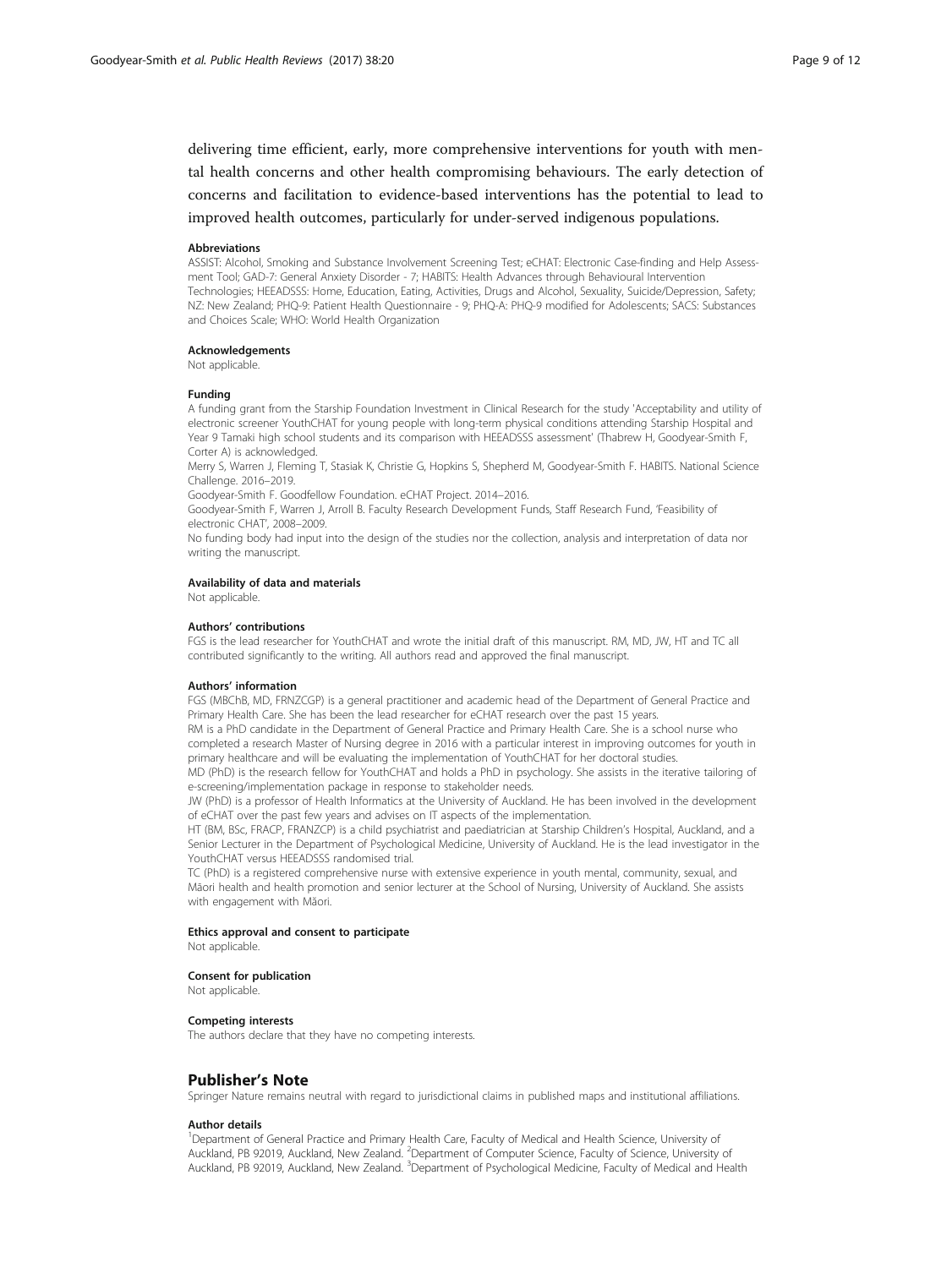<span id="page-9-0"></span>Science, University of Auckland, PB 92019, Auckland, New Zealand. <sup>4</sup>School of Nursing, Faculty of Medical and Health Science, University of Auckland, PB 92019, Auckland, New Zealand.

Received: 31 July 2017 Accepted: 23 August 2017

#### References

- 1. World Health Organization. Global accelerated action for the health of adolescents (AA-HA!): guidance to support country implementation. Geneva: WHO; 2017. p. 176.
- 2. Ministry of Health. Evaluation report: the youth primary mental health service. Wellington: MoH; 2016.
- 3. Fleming TM, Clark T, Denny S, Bullen P, Crengle S, Peiris-John R, Robinson E, Rossen FV, Sheridan J, Lucassen M. Stability and change in the mental health of New Zealand secondary school students 2007-2012: results from the national adolescent health surveys. Aust NZ J Pyschiat. 2014;48(5):472–80.
- 4. Denny S, de Silva M, Fleming T, Clark T, Merry S, Ameratunga S, Milfont T, Farrant B, Fortune SA. The prevalence of chronic health conditions impacting on daily functioning and the association with emotional well-being among a national sample of high school students. J Adolesc Health. 2014;54(4):410–5.
- 5. Marin TJ, Chen E, Munch JA, Miller GE. Double-exposure to acute stress and chronic family stress is associated with immune changes in children with asthma. Psychosom Med. 2009;71(4):378–84.
- 6. Pao M, Bosk A. Anxiety in medically ill children/adolescents. Depress Anxiety. 2011;28(1):40–9.
- 7. New Zealand Mortality Review Data Group. Child and youth mortality review committee 12th data report 2011– 15. Dunedin: University of Otago; 2016. p. 83.
- 8. Crengle S, Clark T, Robinson E, Bullen P, Dyson B, Denny S, Fleming T, Fortune S, Peiris-John R, Utter J, et al. The health and wellbeing of Māori New Zealand secondary school students in 2012. Te Ara Whakapiki Taitamariki: Youth'12. Auckland: The University of Auckland; 2013. p. 80.
- Statistics New Zealand. New Zealand social indicators: suicide. Wellington: Stats NZ; 2013.
- 10. Crengle S, Clark TC, Robinson E, Bullen P, Dyson B, Denny S, Fleming T, Fortune S, Peiris-John R, Utter J, et al. The health and wellbeing of Māori New Zealand secondary school students in 2012. Te Ara Whakapiki Taitamariki: Youth'12. Auckland: The University of Auckland; 2013.
- 11. Ministry of Health. Prime minister's youth mental health project. Wellington: MOH; 2012.
- 12. Clark T, Robinson E, Crengle S, Fleming T, Ameratunga S, Denny S, Bearinger L, Sieving R, Saewyc E. Risk and protective factors for suicide attempt among indigenous Maori youth in New Zealand: the role of family connection as a moderating variable. J Aborig Health. 2011;7(1):16–31.
- 13. Dray J, Bowman J, Freund M, Campbell E, Wolfenden L, Hodder RK, Wiggers J. Improving adolescent mental health and resilience through a resilience-based intervention in schools: study protocol for a randomised controlled trial. Trials. 2014;15(1):289.
- 14. World Health Organization. Mental health action plan 2013-2020. Geneva: WHO; 2013. p. 48.
- 15. Auckland District Health Board. The integrated child and youth mental health and addiction direction 2013-2023. Auckland: ADHB; 2013. p. 22.
- 16. Mental Health Commission. Blueprint II: improving mental health and well-being for all New Zealanders. How things need to be. Wellington: Mental Health Commission; 2012. p. 48.
- 17. Mental Health Commission. Blueprint II: improving mental health and well-being for all New Zealanders. Making change happen. Wellington: Mental Health Commission; 2012. p. 102.
- 18. Ministry of Health. Rising to the challenge: the mental health and addiction service plan development plan 2012- 2017. Draft for consultation, vol. 2012. Wellington: Ministry of Health. p. 61.
- 19. Ministry of Health. New Zealanders live longer, healthier, more independent lives: statement of intent 2014 to 2018. Wellington: MoH; 2014. p. 2.
- 20. Ministry of Health. New Zealand suicide prevention action plan 2013–2016. Wellington: MoH; 2013. p. 8.
- 21. Ministry of Health, Te Puni Kōkiri, Ministry of Social Development. Whānau Ora programme. Wellington: Ministry of Health; 2010.
- 22. Mariu KR, Merry SN, Robinson EM, Watson PD. Seeking professional help for mental health problems, among New Zealand secondary school students. Clin. 2012;17(2):284–97.
- 23. Ministry of Health. Evaluation report: the youth primary mental health service. Wellington: Ministry of Health; 2016.
- 24. Bradford S, Rickwood D. Young people's views on electronic mental health assessment: prefer to type than talk? J Child Fam Stud. 2015:1213–21.
- 25. Improving the transition reducing social and psychological morbidity during adolescence. Wellington: Office of the Prime Minister's Science Advisory Committee; 2011.
- 26. Mental health and addiction workforce action plan 2017-2021. Wellington: Ministry of Health; 2017.
- 27. Bradford S, Rickwood D. Psychosocial assessments for young people: a systematic review examining acceptability, disclosure and engagement, and predictive utility. Adolesc Health Med Ther. 2012:111–25.
- 28. Sanci L, Grbazch B, Chondros P, Sheill A, Pirkis J, Sawyer S, Hegarty K, Patterson E, Cahill H, Ozer E, et al. The prevention access and risk taking in young people (PARTY) project protocol: a cluster randomised controlled trial of health risk screening and motivational interviewing for young people presenting to general practice. BMC Public Health. 2012;
- 29. Denny S, Farrant B, Cosgriff J, Hart M, Cameron T, Johnson R, Robinson E. Access to private and confidential health care among secondary school students in New Zealand. J Adolesc Health. 2012;51(3):285–91.
- 30. Ministry of Health. Evaluation of youth one stop shops. Wellington: MoH; 2009. p. 206.
- 31. Bidwell S. Improving access to primary health care for children and youth: a review of the literature for the Canterbury Clinical network Child and Youth Workstream. IT, Community Christchurch: Canterbury District Health Board; 2013.
- 32. Denny S, Grant S, Galbreath R, Clark T, Fleming T, Bullen P, Dyson B, Crengle S, Fortune S, Peiris-John R, et al. Health services in New Zealand secondary schools and the associated health outcomes for students. Auckland: University of Auckland; 2014.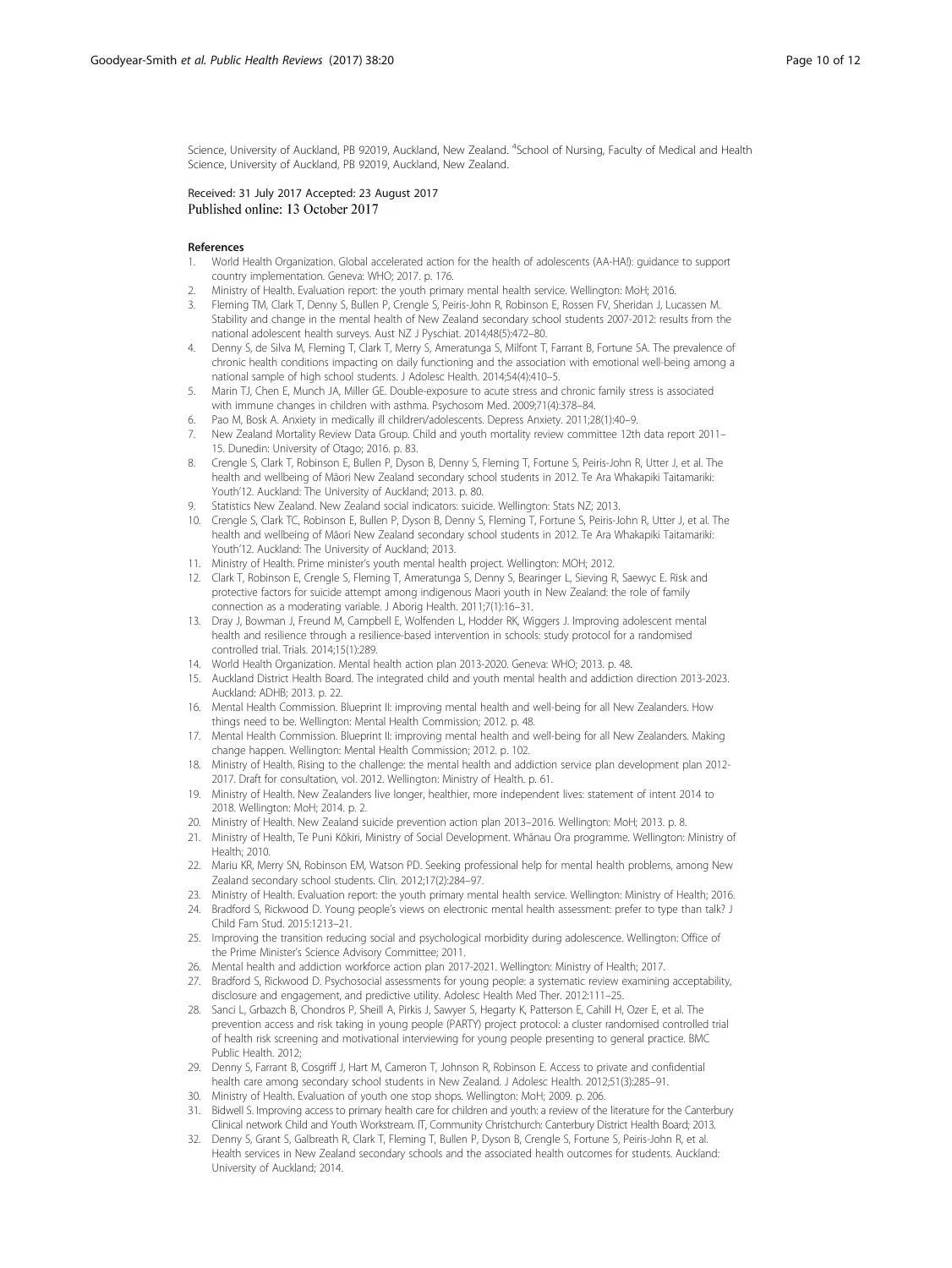- <span id="page-10-0"></span>33. Buckley S, McDonald J, Mason D, Gerring Z, Churchward M, Cumming J. Nursing services in New Zealand secondary schools: a summary. Wellington: Ministry of Health; 2009.
- 34. Taliaferro L, Borowsky I. Beyond prevention: promoting healthy youth development in primary care. Am J Pub Health. 2012;102:S317–21.
- 35. Sanders J, Munford R, Thimasarn-Anwar T, Liebenberg L, Ungar M. The role of positive youth development practices in building resilience and enhancing wellbeing for at-risk youth. Child Abuse Negl. 2015;42:40–53.
- 36. Bagshaw S, Fleming T, Zonneveld R. Managing frequently encountered mental health problems in young people: non-pharmacological strategies. Best Pract J. 2015;72.
- 37. Fleming T, Merry S, Robinson E, Denny S, Watson P. Self-reported suicide attempts and associated risk and protective factors among secondary school students in New Zealand. Aust NZ J Psychiatry. 2007;41:213–21.
- 38. Logan J, Crosby A, Hamburger M. Suicidal ideation, friendships with delinquents, social and differential associations by sex findings among high-risk pre/early adolescent population. Crisis. 2011;32(6):299–309.
- 39. Ungar M, Theron L, Liebenberg L, Tian G, Restrepo A, Sanders J, Munford R, Russell S. Patterns of individual coping, engagement with social supports and use of formal services among a five-country sample of resilient youth. Global Ment Health. 2015;2(e21). [https://doi-org.ezproxy.auckland.ac.nz/10.1017/gmh.2015.19.](https://doi-org.ezproxy.auckland.ac.nz/10.1017/gmh.2015.19)
- 40. Taliaferro L, Borowsky I. Beyond prevention: promoting healthy youth development in primary care. Am J Public Health. 2012;102:S317–21.
- 41. Collaborative for Research and Training in Youth Health and Development. Youth health: enhancing the skills of primary health care practitioners in caring for all young New Zealanders, a resource manual. Christchurch: Collaborative for Research andTraining in Youth Health and Development Trust; 2011.
- 42. The Australian Health Policy Collaboration: The costs and impacts of a deadly combination: serious mental illness with concurrent chronic disease. Melbourne: Royal Australian & New Zealand College of Psychiatrists; 2016.
- 43. Access Economics Pty Limited: The economic impact of youth mental illness.; 2009.
- 44. Smith JP, Smith GC. Long-term economic costs of psychological problems during childhood. Soc Sci Med. 2010;71(1):110–5.
- 45. Gibb SJ, Fergusson DM, Horwood LJ. Burden of psychiatric disorder in young adulthood and life outcomes at age 30. Br J Psychiatry. 2010;197(2):122–7.
- 46. Haller D, Sanci L, Patton G, Sawyer S: Toward youth friendly services: a survey of young people in primary care. The General Practice and Primary Care Research Conference: 2006; Perth, Australia; 2006.
- 47. Key J. Cabinet paper: measures to improve youth mental health. Wellington: Office of the Prime Minister; 2012. p. 10.
- 48. Roberts J, Sanci L, Haller D. Global adolescent health; is there a role for general practice? Br J Gen Pract. 2012:608–10.
- 49. Sanci L, Grabsch B, Chondros P, Shiell A, Pirkis J, Sawyer S, Hegarty K, Patterson E, Cahill H, Ozer E, et al. The prevention access and risk taking in young people (PARTY) project protocol: a cluster randomised controlled trial of health risk screening and motivational interviewing for young people presenting to general practice. BMC Public Health. 2012;12:400.
- 50. Schaeuble K, Haglund K, Vukovich M. Adolescents' preferences for primary care provider interactions. J Spec Paed Nurs. 2010;15(3):202–10.
- 51. Viner R, Barker M. Young people's health: the need for action. BMJ. 2005;330(7496):901–3.
- 52. Ministry of Health. Evaluation of healthy community schools initiative in AIMHI schools. Wellington: MoH; 2009. p. 149.
- 53. Bagshaw S, Fleming T, Zonneveld R. Addressing mental health and wellbeing in young people. Best Pract J. 2015;10
- 54. Gilbody S, Sheldon T, House A. Screening and case-finding instruments for depression: a meta-analysis. Can Med Assoc J. 2008;178(8):997–1003.
- 55. Sackett D, Haynes R, Guyatt G, Tugwell P. Early diagnosis. In: Sackett D, et al., editors. Clinical epidemiology: a basic science for clinical medicine. 2nd ed. Boston: Little, Brown and Company; 1991. p. 153–70.
- 56. Barratt A, Irwig L, Glasziou P, Cumming RG, Raffle A, Hicks N, Gray JA, Guyatt GH. Users' guides to the medical literature: XVII. How to use guidelines and recommendations about screening. Evidence-Based Medicine Working Group. JAMA. 1999;281(21):2029–34.
- 57. Wilson JM, Jungler G. Principles and practice of screening for disease. Geneva: World Health Organization; 1968.
- 58. US Preventive Services Task Force: Final recommendation statement: tobacco smoking cessation in adults, including pregnant women. In. Rockville, MS, USA: USPSTF; 2016.
- 59. US Preventive Services Task Force: Alcohol misuse: screening and behavioral counseling interventions in primary care. In. Rockville, MD, USA: USPSTF; 2016.
- 60. Lanier D, Ko S: Screening in primary care settings for illicit drug use: assessment of screening instruments: a supplemental evidence update for the U.S. Preventive Services Task Force. In: Evidence Syntheses, No 582. Rockville (MD): US Preventive Services Task Force; 2008.
- 61. Problem Gambling Research and Treatment Centre: Guideline for screening, assessment and treatment in problem gambling. In. Clayton, Australia: Monash University; 2011: 126.
- 62. Warburton D, Charlesworth S, Ivey A, Nettlefold L, Bredin S. A systematic review of the evidence for Canada's physical activity guidelines for adults. Int J Behav Nutr Phys Act. 2010;7:39.
- 63. Siu AL, Force USPST, Bibbins-Domingo K, Grossman DC, Baumann LC, Davidson KW, Ebell M, Garcia FA, Gillman M, Herzstein J, et al. Screening for depression in adults: US preventive services task force recommendation statement. JMA. 2016;315(4):380–7.
- 64. National Institute for Health and Care Excellence. Common mental health problems: identification and pathways to care. In: Clinical guideline. London: NICE; 2011. p. 55.
- 65. Goodyear-Smith FA, van Driel ML, Arroll B, Del Mar C. Analysis of decisions made in meta-analyses of depression screening and the risk of confirmation bias: a case study. BMC Med Res Methodol. 2012;12:76.
- 66. Smylie J, Anderson M. Understanding the health of Indigenous peoples in Canada: key methodological and conceptual challenges. Can Med Assoc J. 2006;
- 67. Mittelmark M. Promoting social responsibility for health: health impact assessment and healthy public policy at the community level. Health Prom Int. 2001;16(3):269–74.
- 68. Mulvale G, Kutcher K, Randall G, Wakefield P, Longo C, Abelson J, Winkup J, Fast M. Do national frameworks help in local policy development? Lessons from Yukon about the evergreen child and youth mental health framework. Can J Comm Mental Health. 2015;34(4):111–28. doi[:10.7870/cjcmh-2015-011.](http://dx.doi.org/10.7870/cjcmh-2015-011)